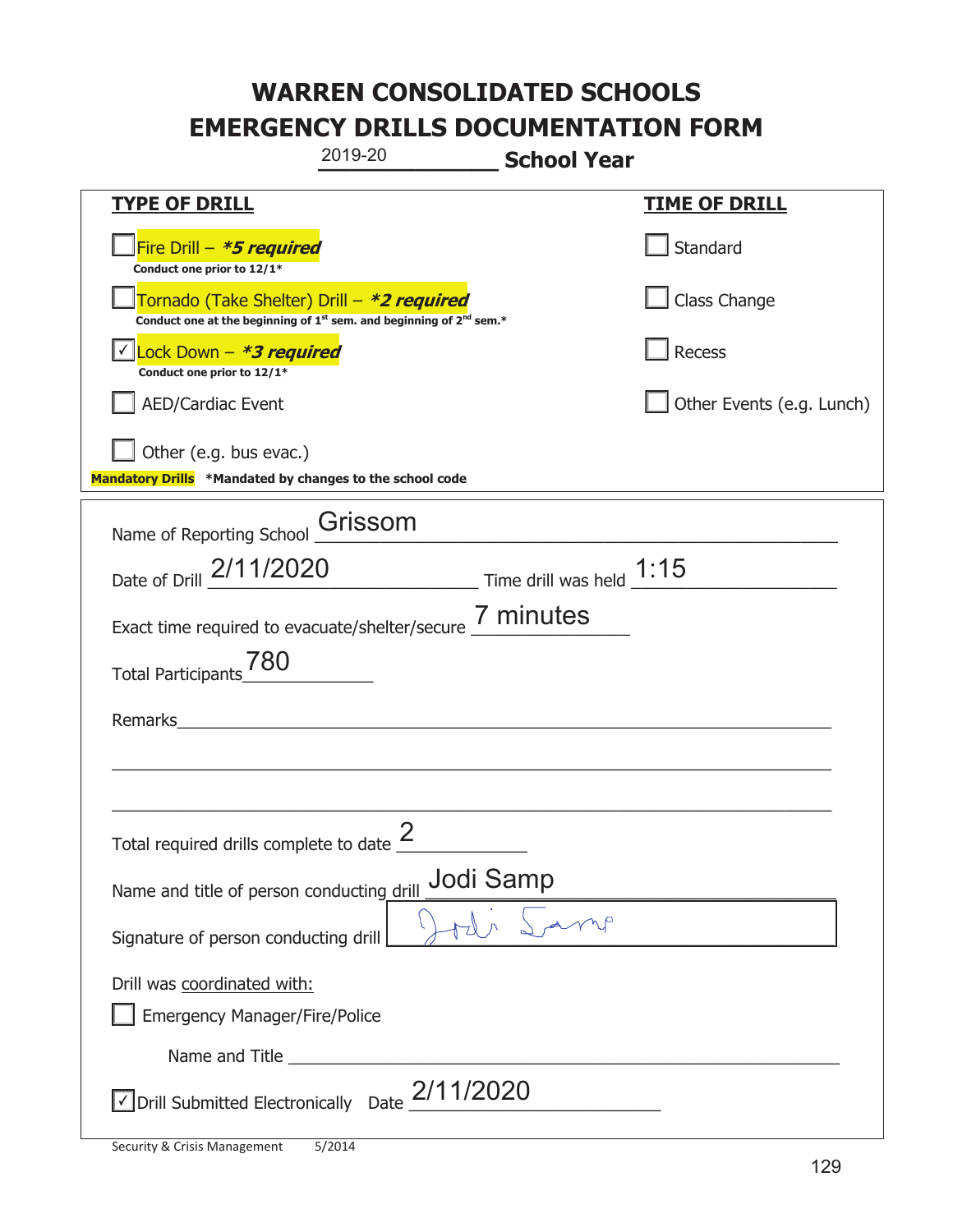|                                                                                    | 2019-20                                                                                                                                   | <b>School Year</b> |                           |
|------------------------------------------------------------------------------------|-------------------------------------------------------------------------------------------------------------------------------------------|--------------------|---------------------------|
| <b>TYPE OF DRILL</b>                                                               |                                                                                                                                           |                    | <u>TIME OF DRILL</u>      |
| Fire Drill - *5 required<br>Conduct one prior to 12/1*                             |                                                                                                                                           |                    | √ Standard                |
|                                                                                    | Tornado (Take Shelter) Drill – *2 required<br>Conduct one at the beginning of 1 <sup>st</sup> sem. and beginning of 2 <sup>nd</sup> sem.* |                    | Class Change              |
| Lock Down - <b>*3 required</b><br>Conduct one prior to 12/1*                       |                                                                                                                                           |                    | Recess                    |
| <b>AED/Cardiac Event</b>                                                           |                                                                                                                                           |                    | Other Events (e.g. Lunch) |
| Other (e.g. bus evac.)<br>Mandatory Drills *Mandated by changes to the school code |                                                                                                                                           |                    |                           |
| Name of Reporting School                                                           | <b>Grissom Middle School</b>                                                                                                              |                    |                           |
| Date of Drill 1/8/2020                                                             | $\frac{9}{2}$ Time drill was held $\frac{9}{2}$ a.m.                                                                                      |                    |                           |
| Exact time required to evacuate/shelter/secure 4 minutes                           |                                                                                                                                           |                    |                           |
| 780<br><b>Total Participants</b>                                                   |                                                                                                                                           |                    |                           |
| Remarks                                                                            |                                                                                                                                           |                    |                           |
|                                                                                    |                                                                                                                                           |                    |                           |
| Total required drills complete to date                                             | 1                                                                                                                                         |                    |                           |
| Jodi Samp, Asst. Principal<br>Name and title of person conducting drill            |                                                                                                                                           |                    |                           |
| Signature of person conducting drill                                               |                                                                                                                                           |                    |                           |
| Drill was coordinated with:<br><b>Emergency Manager/Fire/Police</b>                |                                                                                                                                           |                    |                           |
|                                                                                    |                                                                                                                                           |                    |                           |
| $\vee$ Drill Submitted Electronically Date $01/08/2020$                            |                                                                                                                                           |                    |                           |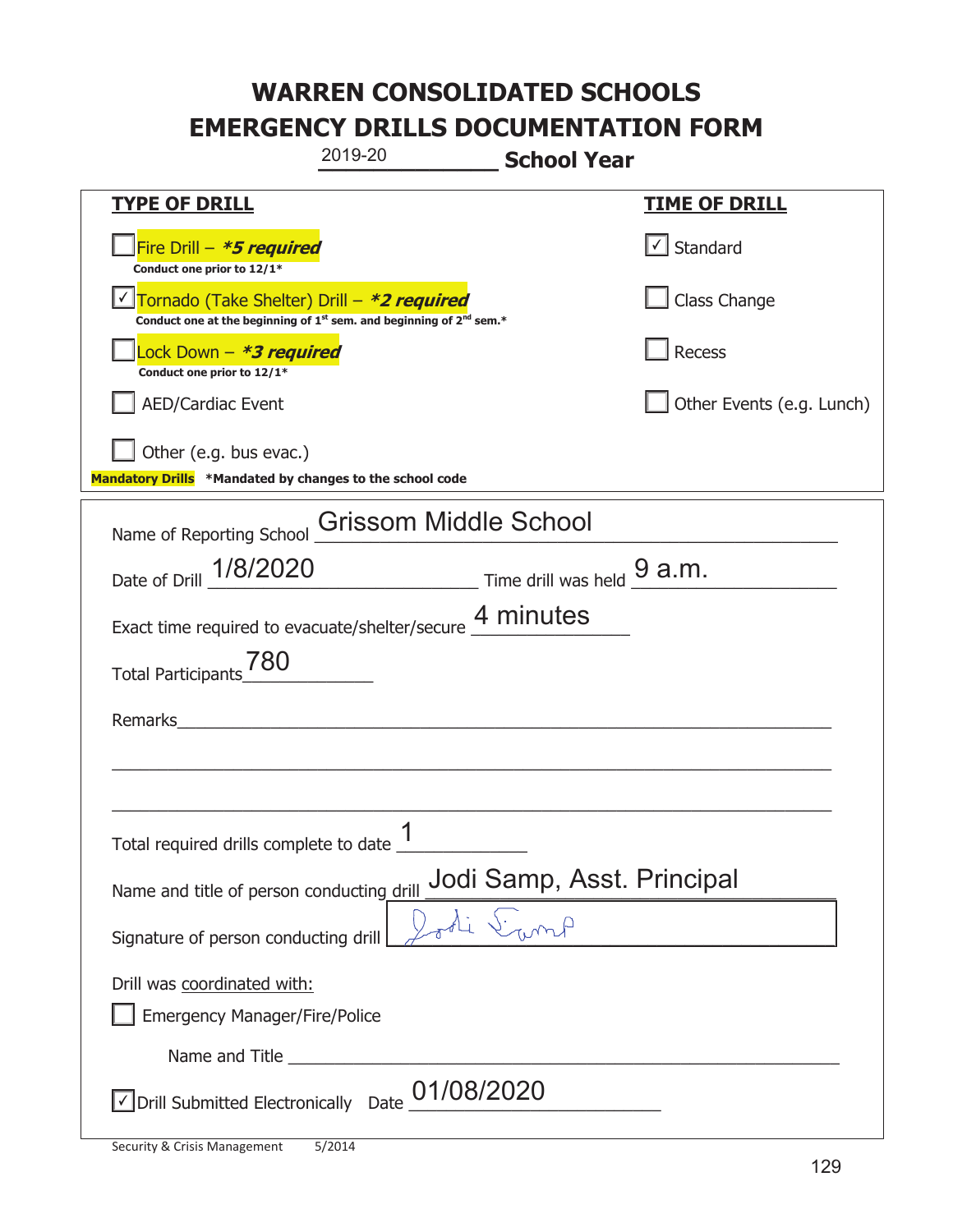|                                                                                           | 2019-20                                                                                     | <b>School Year</b> |                                              |
|-------------------------------------------------------------------------------------------|---------------------------------------------------------------------------------------------|--------------------|----------------------------------------------|
| <b>TYPE OF DRILL</b>                                                                      |                                                                                             |                    | <b>TIME OF DRILL</b>                         |
| Fire Drill - *5 required<br>Conduct one prior to 12/1*                                    |                                                                                             |                    | $\vert \textcolor{red}{\vee} \vert$ Standard |
| Tornado (Take Shelter) Drill – *2 required                                                | Conduct one at the beginning of 1 <sup>st</sup> sem. and beginning of 2 <sup>nd</sup> sem.* |                    | Class Change                                 |
| Lock Down - <b>*3 required</b><br>Conduct one prior to 12/1*                              |                                                                                             |                    | Recess                                       |
| <b>AED/Cardiac Event</b>                                                                  |                                                                                             |                    | Other Events (e.g. Lunch)                    |
| Other (e.g. bus evac.)<br>Mandatory Drills *Mandated by changes to the school code        |                                                                                             |                    |                                              |
| Name of Reporting School                                                                  | Grissom Middle School                                                                       |                    |                                              |
| Date of Drill 11/08/2019 Time drill was held 9:45 a.m.                                    |                                                                                             |                    |                                              |
| Exact time required to evacuate/shelter/secure 1 minute                                   |                                                                                             |                    |                                              |
| <b>Total Participants</b>                                                                 |                                                                                             |                    |                                              |
| Remarks                                                                                   |                                                                                             |                    |                                              |
|                                                                                           |                                                                                             |                    |                                              |
| Total required drills complete to date $\frac{5}{5}$                                      |                                                                                             |                    |                                              |
| Jodi Samp<br>Name and title of person conducting drill                                    |                                                                                             |                    |                                              |
| myA<br>Signature of person conducting drill                                               |                                                                                             |                    |                                              |
| Drill was coordinated with:<br><b>Emergency Manager/Fire/Police</b>                       |                                                                                             |                    |                                              |
|                                                                                           |                                                                                             |                    |                                              |
| $\boxed{\sqrt}$ Drill Submitted Electronically Date $\underline{\hspace{1cm}}$ 11/08/2019 |                                                                                             |                    |                                              |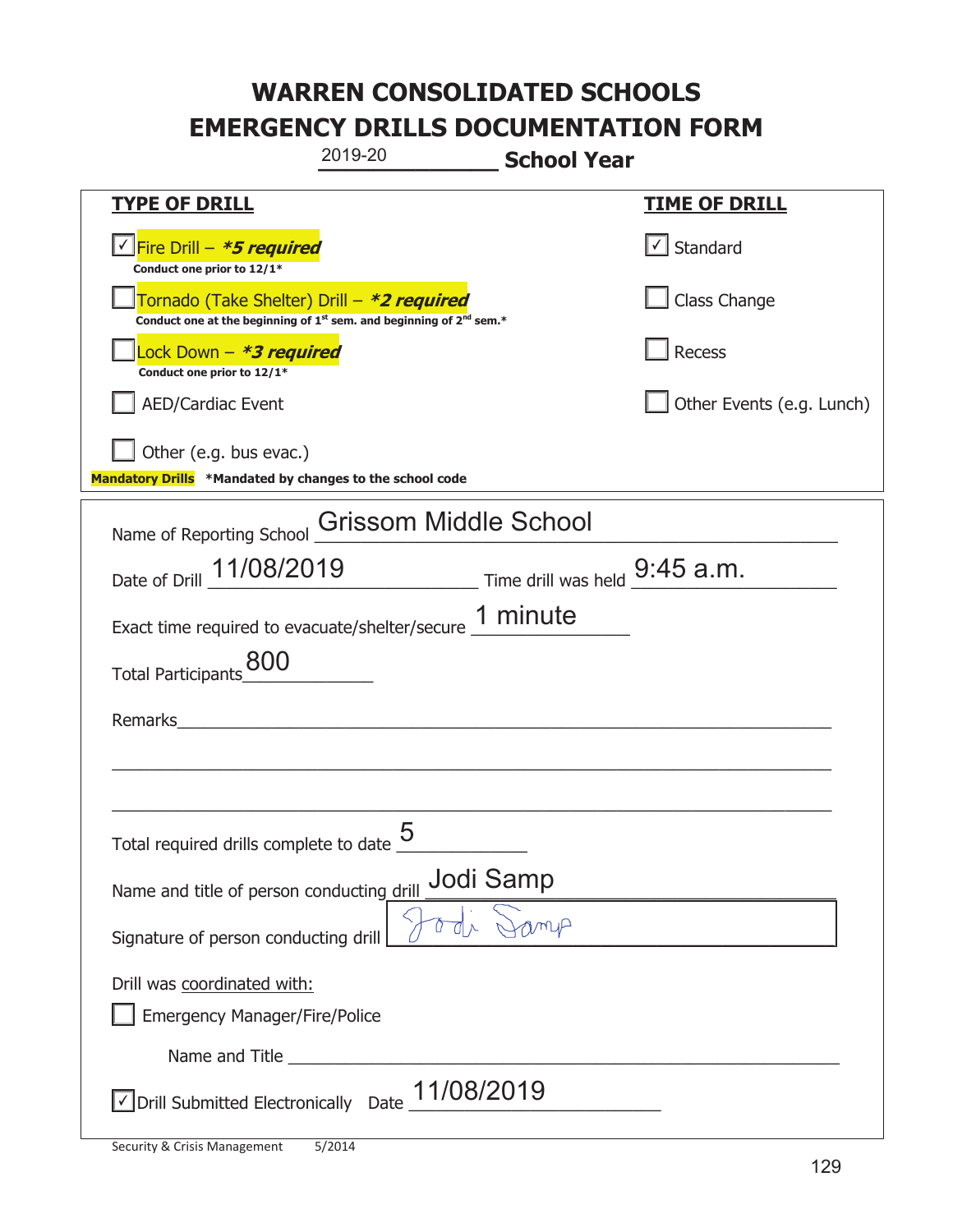|                                                                                    | 2019-20                                                                                     | <b>School Year</b> |                           |
|------------------------------------------------------------------------------------|---------------------------------------------------------------------------------------------|--------------------|---------------------------|
| <b>TYPE OF DRILL</b>                                                               |                                                                                             |                    | <u>TIME OF DRILL</u>      |
| <u>√ Fire Drill – *5 required</u><br>Conduct one prior to 12/1*                    |                                                                                             |                    | Standard                  |
| Tornado (Take Shelter) Drill – *2 required                                         | Conduct one at the beginning of 1 <sup>st</sup> sem. and beginning of 2 <sup>nd</sup> sem.* |                    | √ Class Change            |
| Lock Down - *3 required<br>Conduct one prior to 12/1*                              |                                                                                             |                    | Recess                    |
| <b>AED/Cardiac Event</b>                                                           |                                                                                             |                    | Other Events (e.g. Lunch) |
| Other (e.g. bus evac.)<br>Mandatory Drills *Mandated by changes to the school code |                                                                                             |                    |                           |
| Name of Reporting School                                                           | <b>Grissom Middle School</b>                                                                |                    |                           |
| Date of Drill $10/28/2019$ Time drill was held $7:40$ a.m.                         |                                                                                             |                    |                           |
| Exact time required to evacuate/shelter/secure 1 minute                            |                                                                                             |                    |                           |
| <b>Total Participants</b>                                                          |                                                                                             |                    |                           |
| Remarks                                                                            |                                                                                             |                    |                           |
|                                                                                    |                                                                                             |                    |                           |
| Total required drills complete to date $\frac{4}{1}$                               |                                                                                             |                    |                           |
| Jodi Samp<br>Name and title of person conducting drill                             |                                                                                             |                    |                           |
| Signature of person conducting drill                                               |                                                                                             |                    |                           |
| Drill was coordinated with:<br><b>Emergency Manager/Fire/Police</b>                |                                                                                             |                    |                           |
|                                                                                    |                                                                                             |                    |                           |
| √ Drill Submitted Electronically Date                                              | 10/28/2019                                                                                  |                    |                           |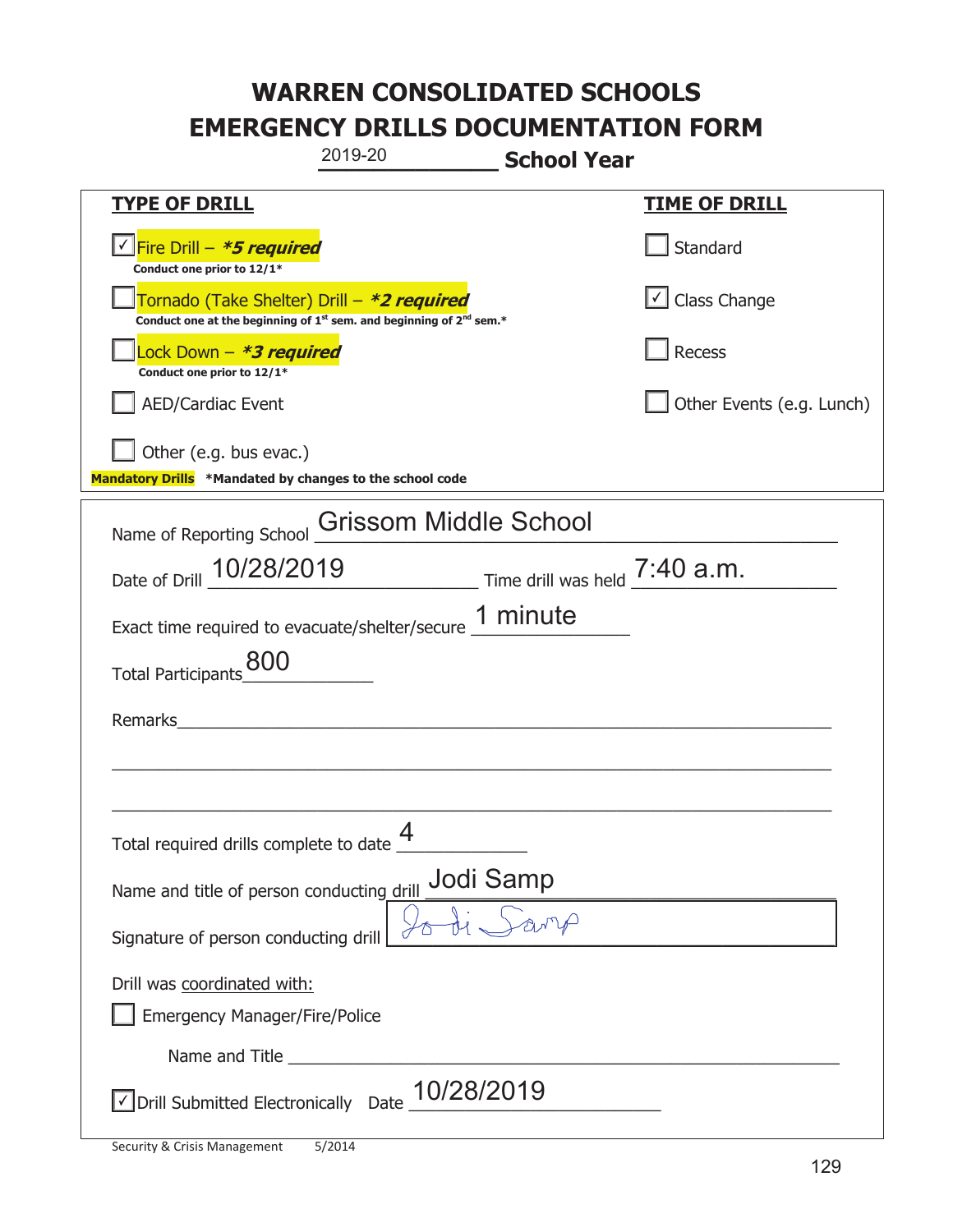|                                                                                                                                           | 2019/2020                    | <b>School Year</b> |                                   |
|-------------------------------------------------------------------------------------------------------------------------------------------|------------------------------|--------------------|-----------------------------------|
| <b>TYPE OF DRILL</b>                                                                                                                      |                              |                    | <b>TIME OF DRILL</b>              |
| Fire Drill - *5 required<br>Conduct one prior to 12/1*                                                                                    |                              |                    | $\lfloor \angle \rfloor$ Standard |
| Tornado (Take Shelter) Drill – *2 required<br>Conduct one at the beginning of 1 <sup>st</sup> sem. and beginning of 2 <sup>nd</sup> sem.* |                              |                    | Class Change                      |
| Lock Down - <b>*3 required</b><br>Conduct one prior to 12/1*                                                                              |                              |                    | Recess                            |
| <b>AED/Cardiac Event</b>                                                                                                                  |                              |                    | Other Events (e.g. Lunch)         |
| Other (e.g. bus evac.)<br>Mandatory Drills *Mandated by changes to the school code                                                        |                              |                    |                                   |
| Name of Reporting School                                                                                                                  | <b>Grissom Middle School</b> |                    |                                   |
| Date of Drill 10/21/2019 Time drill was held 12:53                                                                                        |                              |                    |                                   |
| Exact time required to evacuate/shelter/secure 1 minute                                                                                   |                              |                    |                                   |
| <b>Total Participants</b>                                                                                                                 |                              |                    |                                   |
| Remarks                                                                                                                                   |                              |                    |                                   |
|                                                                                                                                           |                              |                    |                                   |
| Total required drills complete to date <u>U</u>                                                                                           | 3                            |                    |                                   |
| Name and title of person conducting_drill                                                                                                 | Jodi Samp                    |                    |                                   |
| Signature of person conducting drill                                                                                                      |                              |                    |                                   |
| Drill was coordinated with:<br><b>Emergency Manager/Fire/Police</b>                                                                       |                              |                    |                                   |
|                                                                                                                                           |                              |                    |                                   |
| √Drill Submitted Electronically Date 10/21/2019                                                                                           |                              |                    |                                   |

T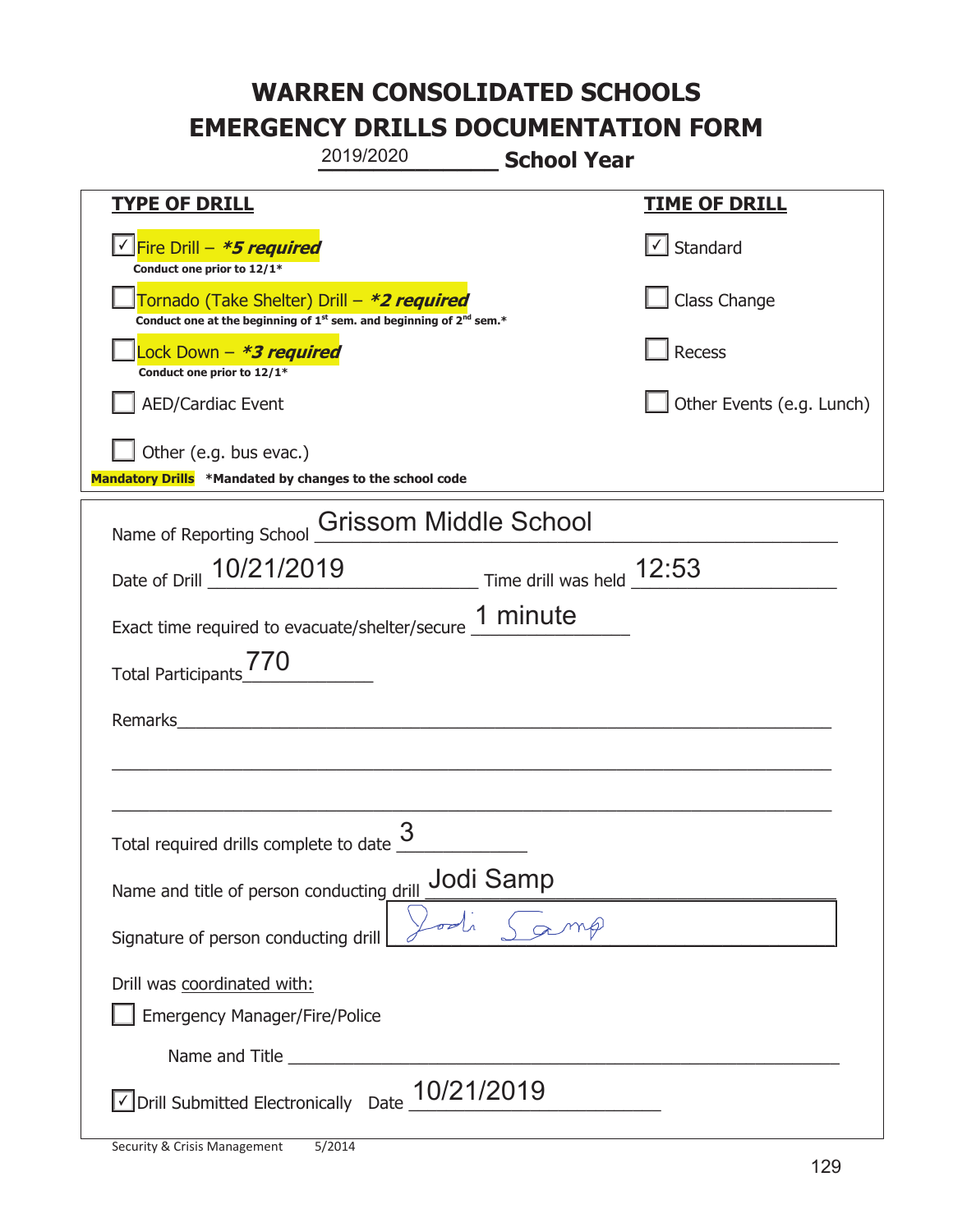|                                                                                    | 2019-2020                                                                                   | <b>School Year</b> |                                  |  |
|------------------------------------------------------------------------------------|---------------------------------------------------------------------------------------------|--------------------|----------------------------------|--|
| <b>TYPE OF DRILL</b>                                                               |                                                                                             |                    | <u>TIME OF DRILL</u>             |  |
| Fire Drill - *5 required<br>Conduct one prior to 12/1*                             |                                                                                             |                    | Standard                         |  |
| Tornado (Take Shelter) Drill – *2 required                                         | Conduct one at the beginning of 1 <sup>st</sup> sem. and beginning of 2 <sup>nd</sup> sem.* |                    | Class Change                     |  |
| Lock Down - <b>*3 required</b><br>Conduct one prior to 12/1*                       |                                                                                             |                    | Recess                           |  |
| <b>AED/Cardiac Event</b>                                                           |                                                                                             |                    | $\cup$ Other Events (e.g. Lunch) |  |
| Other (e.g. bus evac.)<br>Mandatory Drills *Mandated by changes to the school code |                                                                                             |                    |                                  |  |
| Name of Reporting School                                                           | <b>Grissom Middle School</b>                                                                |                    |                                  |  |
| Date of Drill 10/09/2019 Time drill was held 12:04                                 |                                                                                             |                    |                                  |  |
| Exact time required to evacuate/shelter/secure 5 minutes                           |                                                                                             |                    |                                  |  |
| 743<br><b>Total Participants</b>                                                   |                                                                                             |                    |                                  |  |
| Remarks                                                                            |                                                                                             |                    |                                  |  |
|                                                                                    |                                                                                             |                    |                                  |  |
| Total required drills complete to date $\frac{2}{3}$                               |                                                                                             |                    |                                  |  |
| Jodi Samp<br>Name and title of person conducting drill                             |                                                                                             |                    |                                  |  |
| Signature of person conducting drill                                               |                                                                                             |                    |                                  |  |
| Drill was coordinated with:<br><b>Emergency Manager/Fire/Police</b>                |                                                                                             |                    |                                  |  |
|                                                                                    |                                                                                             |                    |                                  |  |
| $\vee$ Drill Submitted Electronically Date $\_10/09/2019$                          |                                                                                             |                    |                                  |  |

I